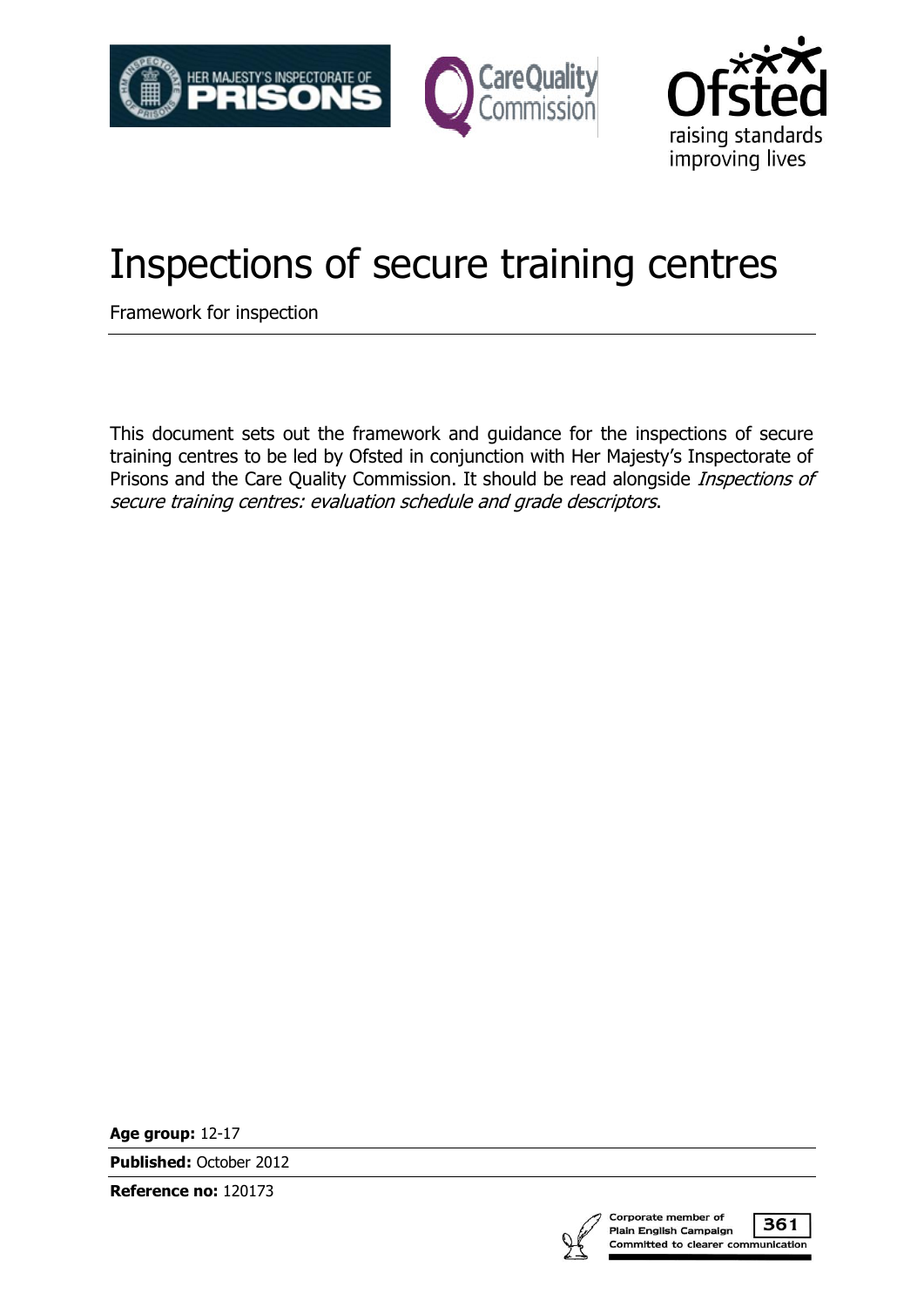The Office for Standards in Education, Children's Services and Skills (Ofsted) regulates and inspects to achieve excellence in the care of children and young people, and in education and skills for learners of all ages. It regulates and inspects childcare and children's social care, and inspects the Children and Family Court Advisory Support Service (Cafcass), schools, colleges, initial teacher training, work-based learning and skills training, adult and community learning, and education and training in prisons and other secure establishments. It assesses council children's services, and inspects services for looked after children, safeguarding and child protection.

If you would like a copy of this document in a different format, such as large print or Braille, please telephone 0300 123 1231, or email enquiries@ofsted.gov.uk.

You may reuse this information (not including logos) free of charge in any format or medium, under the terms of the Open Government Licence. To view this licence, visit www.nationalarchives.gov.uk/doc/open-government-licence/, write to the Information Policy Team, The National Archives, Kew, London TW9 4DU, or email: psi@nationalarchives.gsi.gov.uk.

This publication is available at www.ofsted.gov.uk/resources/120173.

Interested in our work? You can subscribe to our website for news, information and updates at www.ofsted.gov.uk/user.

Piccadilly Gate Store Street Manchester M1 2WD

T: 0300 123 1231 Textphone: 0161 618 8524 E: enquiries@ofsted.gov.uk W: www.ofsted.gov.uk

No. 120173

© Crown copyright 2012

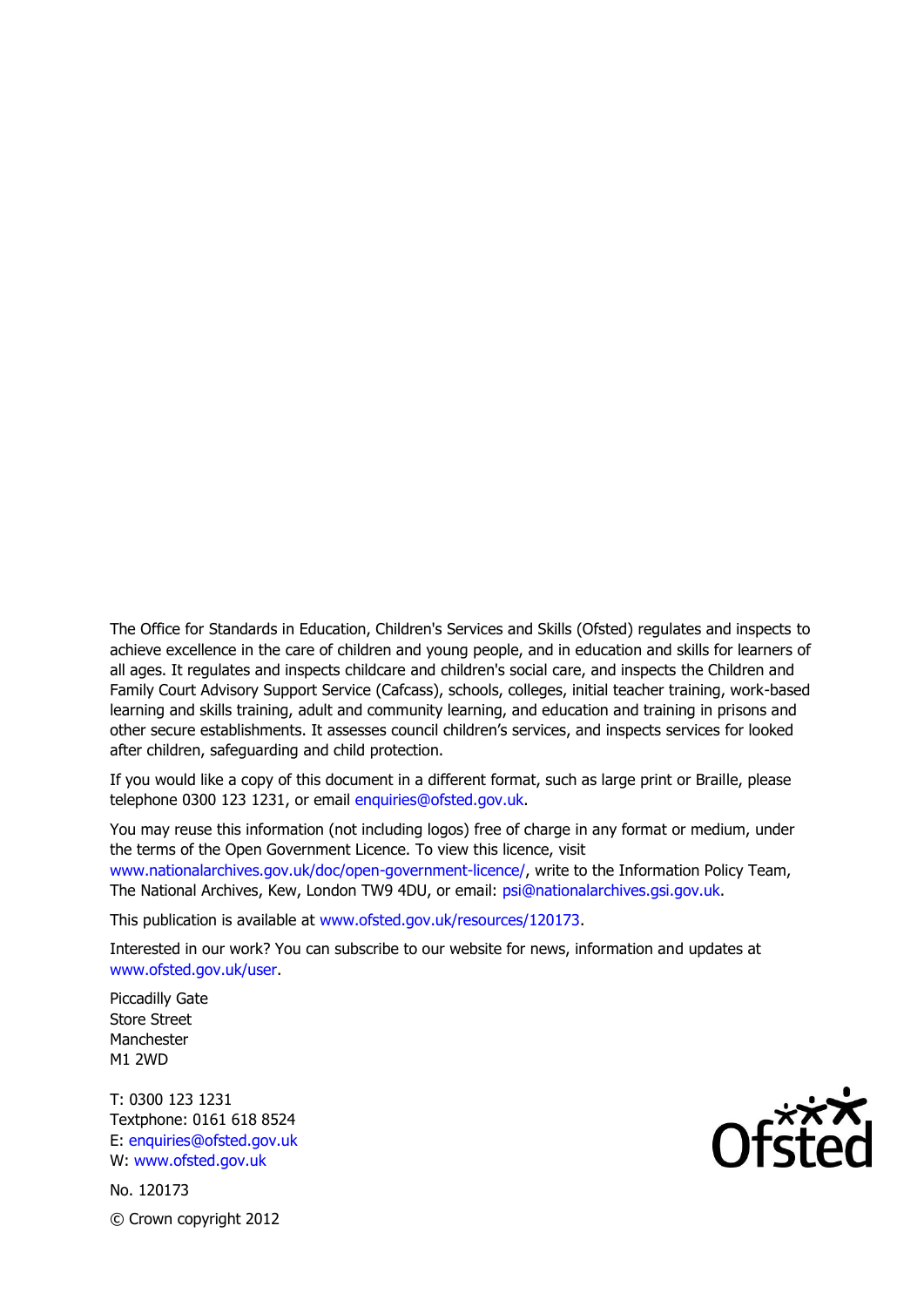### **Contents**

| <b>Introduction</b>                            | 4  |
|------------------------------------------------|----|
| <b>Legal basis for inspection</b>              | 4  |
| <b>Frequency of inspection</b>                 | 5  |
| Notice given for inspection                    | 5  |
| <b>Inspectors</b>                              | 5  |
| <b>Evaluation schedule for inspections</b>     | 5  |
| <b>Grading inspection findings</b>             | 6  |
| On site                                        | 7  |
| <b>Reporting findings</b>                      | 9  |
| <b>Confidentiality</b>                         | 10 |
| <b>Quality assurance</b>                       | 11 |
| <b>Conduct during the inspection</b>           | 11 |
| <b>Expectations of secure training centres</b> | 12 |
| <b>Complaints</b>                              | 13 |
| <b>Further information</b>                     | 13 |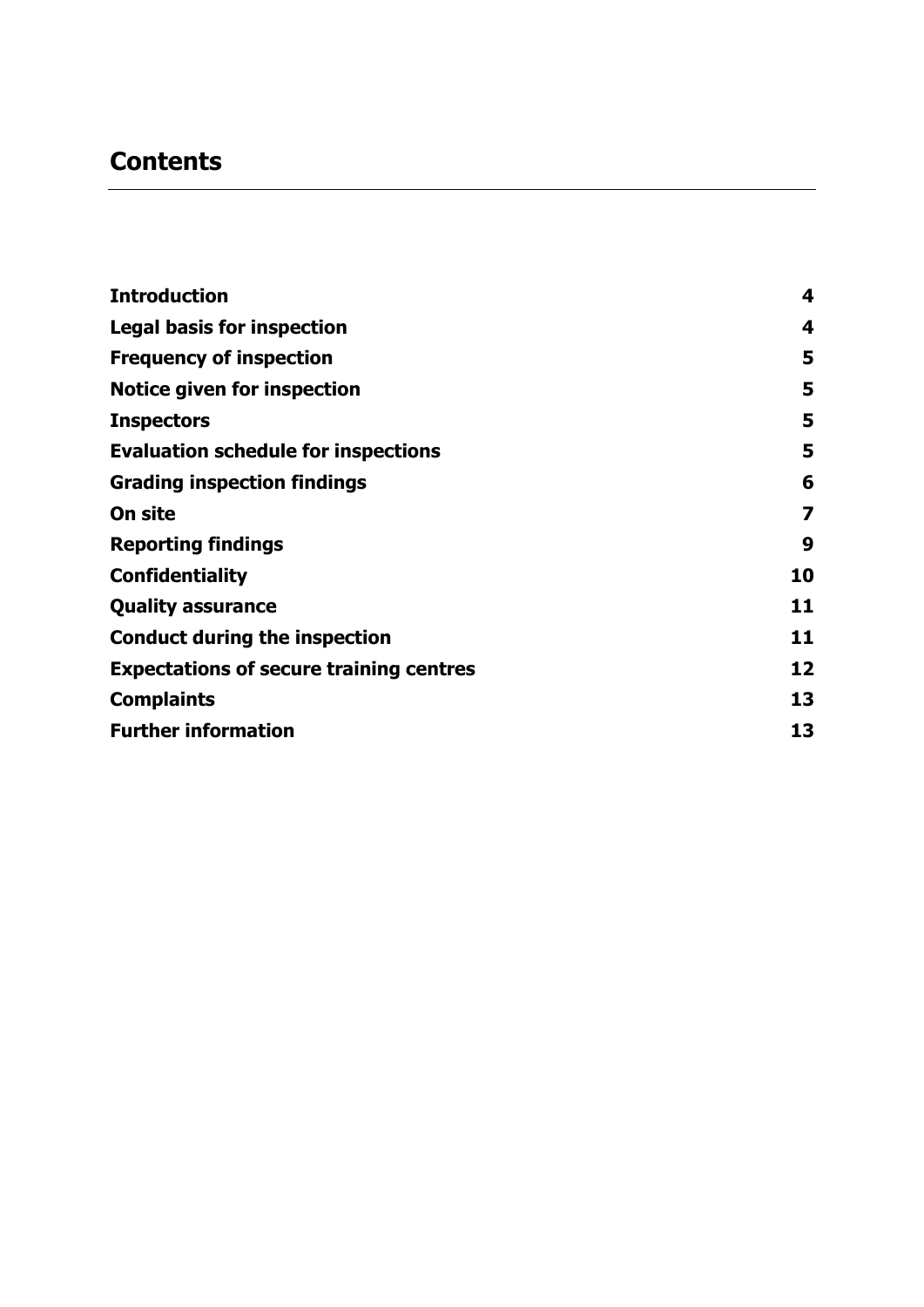# <span id="page-3-0"></span>**Introduction**

- 1. This document sets out the framework for Ofsted, Her Majesty's Inspectorate of Prisons (HMIP) and the Care Quality Commission's (CQC) joint inspections of secure training centres. The evaluation schedule and the judgements made during inspections are underpinned by grade descriptors agreed between Ofsted, HMIP and CQC in consultation with the Youth Justice Board for England and Wales. The evaluation schedule outlines the main aspects of the service and outcomes against which inspectors will make judgements. It also outlines the grade descriptors that inspectors will use in arriving at their judgements. The programme of inspections will be led by suitably experienced inspectors from Ofsted, supported by colleagues from HMIP and CQC.
- 2. Inspections of secure training centres: framework for inspection shows how the principles and processes underlying the inspection are applied, sets out the statutory basis for inspection and summarises the main features of the inspection process.
- 3. More detailed quidance is available on Ofsted's website in *Inspections of secure* training centres: evaluation schedule and grade descriptors<sup>1</sup> and Conducting inspections of secure training centres. 2
- 4. This framework and guidance will be subject to annual review.

# <span id="page-3-1"></span>**Legal basis for inspection**

- 5. The Secretary of State for Justice causes secure training centres to be inspected in accordance with Rule 43 of the Secure Training Centre Rules 1998 (produced in compliance with Section 47 of the Prison Act 1952, as amended by Section 6(2) of the Criminal Justice and Public Order Act 1994), and Section 80 of Children Act 1989. Her Majesty's Chief Inspector's power to inspect secure training centres is provided by Section 146 of the Education and Inspections Act 2006.
- 6. The joint inspection framework with HMIP and CQC is permitted under paragraph 7 of Schedule 13 of the Education and Inspections Act 2006, which enables the Chief Inspector to act jointly with other public authorities for the efficient and effective exercise of his/her functions.
- 7. The Education and Inspections Act requires Ofsted to carry out its work in ways that encourage the services it inspects to:
	- improve



 $\overline{a}$ 

 $1$  Inspections of secure training centres: evaluation schedule and grade descriptors (120046), Ofsted, 2012;<http://www.ofsted.gov.uk/resources/120046>

<sup>2</sup> Conducting inspections of secure training centres (120171), Ofsted, 2012; <http://www.ofsted.gov.uk/resources/120171>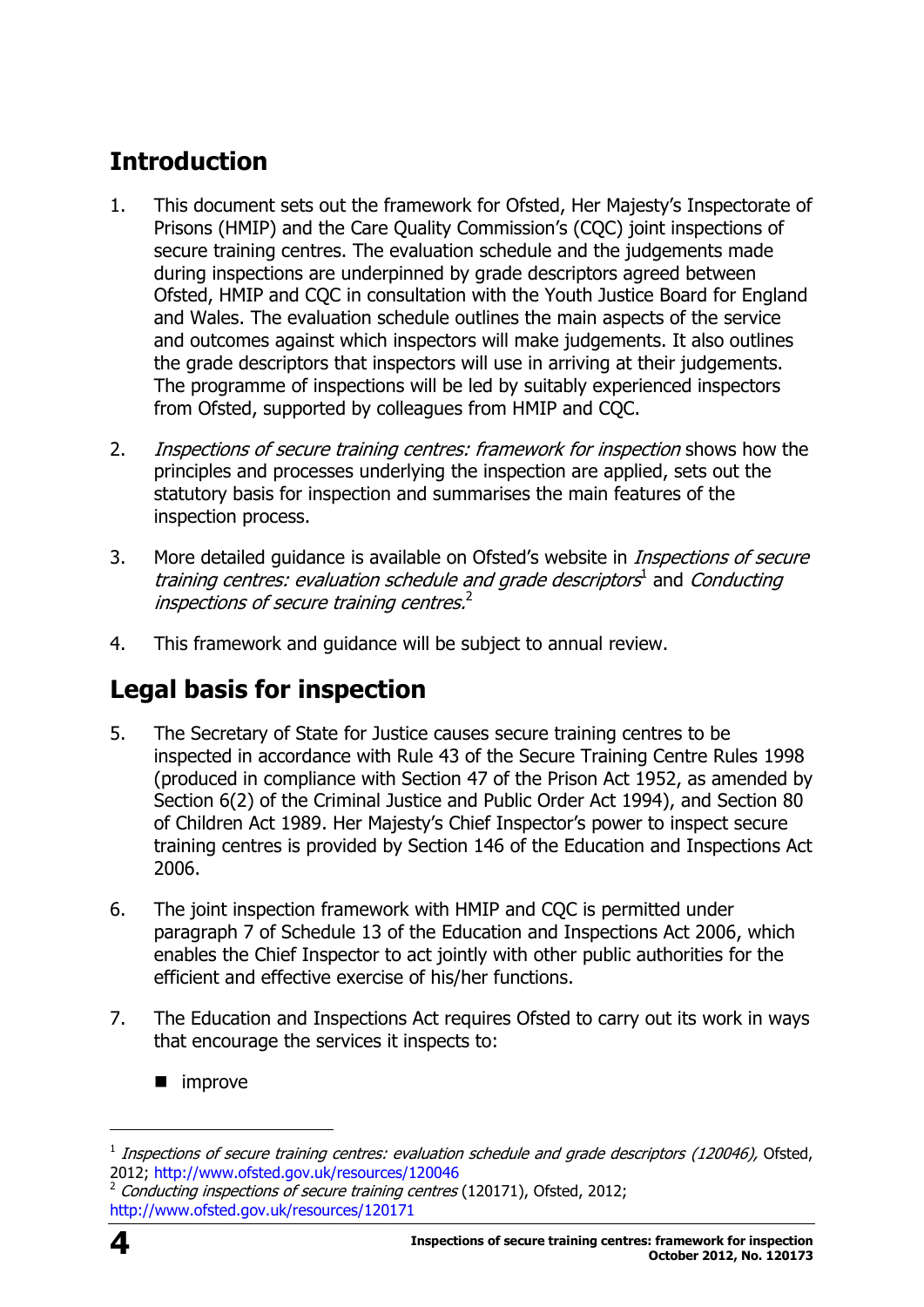- **be user-focused**
- be efficient and effective in the use of resources.

## <span id="page-4-0"></span>**Frequency of inspection**

- 8. Each secure training centre will be subject to an annual inspection in accordance with the provision of a service level agreement with the Youth Justice Board acting on behalf of the Secretary of State.
- 9. The timing of any inspection will be influenced by an assessment of:
	- $\blacksquare$  the outcomes of previous inspections
	- advice received from the Secretary of State or the Youth Justice Board
	- $\blacksquare$  information received from the secure training centre
	- other relevant information received by Ofsted.
- 10. Where there are significant concerns about a secure training centre between the annual inspections, an additional inspection may be carried out if agreed by the Youth Justice Board, Ofsted, HMIP and CQC. The exact aspects of the evaluation schedule that will be inspected at an additional inspection will be agreed on an case-by-case basis.

### <span id="page-4-1"></span>**Notice given for inspection**

11. Inspections will be unannounced.

### <span id="page-4-2"></span>**Inspectors**

12. All inspections will be led by an Ofsted HMI. The inspection teams will consist of Ofsted social care inspectors, inspectors from HMIP, a specialist HMI for learning and an inspector from the CQC. In the first two days of the inspection, researchers from HMIP will survey the views of all young people to help inform the lines of enquiry for the inspection.

### <span id="page-4-3"></span>**Evaluation schedule for inspections**

- 13. The evaluation schedule is set out in a separate document which outlines the judgements that inspectors will make on inspections. The evaluation schedule also outlines the grade descriptors that inspectors will use in arriving at their judgements. Each inspector will gather evidence across the evaluation schedule.
- 14. Inspectors will make judgements on the following:
	- overall effectiveness
	- safety of young people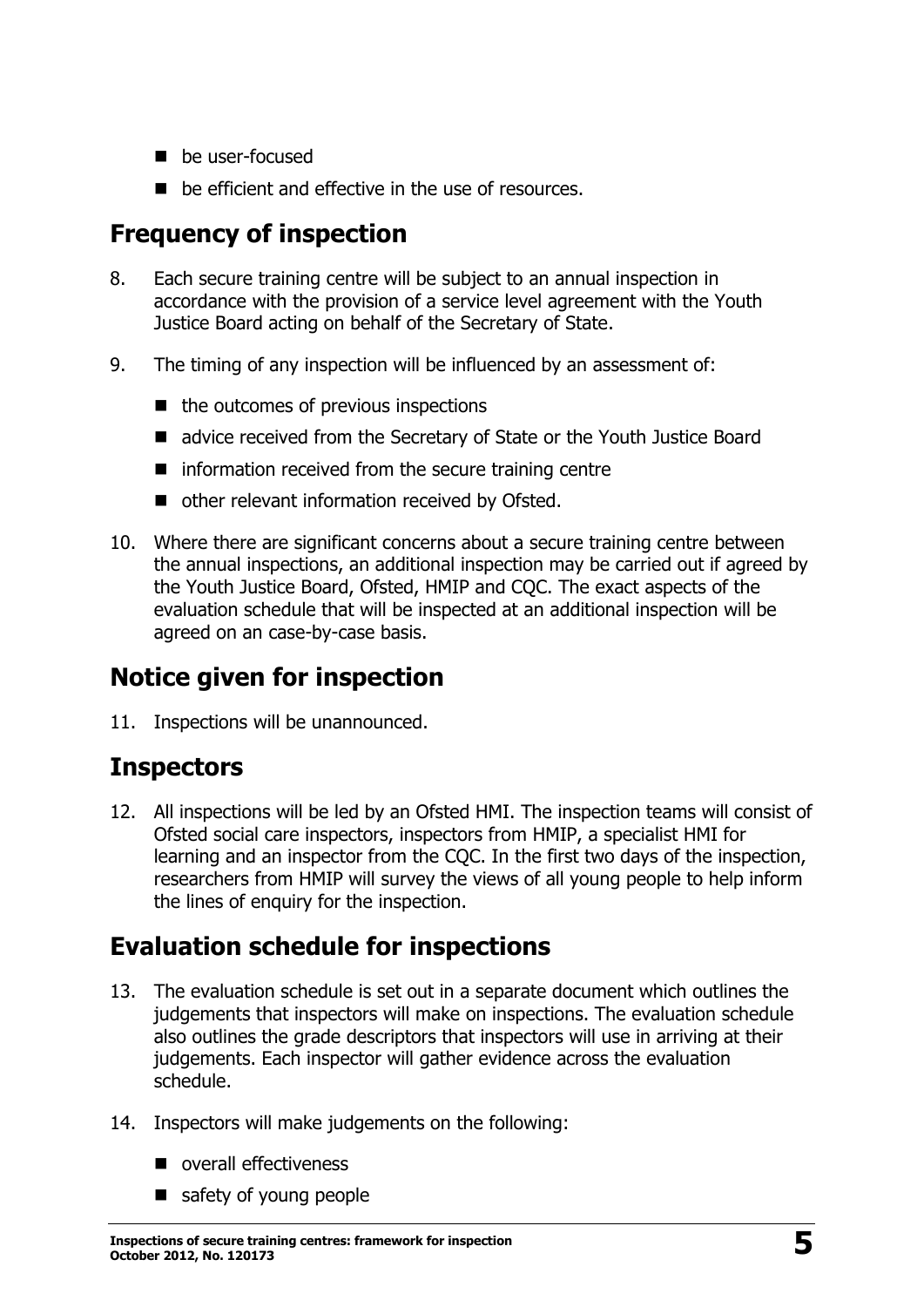- **behaviour of young people**
- well-being of young people
- achievement of young people
- **E** resettlement of young people.
- 15. Equality and diversity is a critical aspect across the evaluation schedule and grade descriptors. It will be reported on throughout the inspection report and taken into account across all judgement areas.

### <span id="page-5-0"></span>**Grading inspection findings**

16. Inspectors will make judgements against the evaluation schedule using a fourpoint scale:

| Outstanding | There is substantial evidence that<br>the cumulative requirements set out<br>in the good and adequate grade<br>descriptors are met or exceeded and<br>also of highly effective or innovative<br>practice that make a significant<br>contribution to achieving the highest<br>standards of care and outcomes for<br>young people. |
|-------------|----------------------------------------------------------------------------------------------------------------------------------------------------------------------------------------------------------------------------------------------------------------------------------------------------------------------------------|
| Good        | There is evidence that<br>the<br>cumulative requirements set out in<br>both the good and adequate grade<br>descriptors are met or exceeded and<br>as a result outcomes for young<br>people are good.                                                                                                                             |
| Adequate    | that<br>the<br>There is evidence<br>cumulative requirements set out in<br>the adequate grade descriptors are<br>met and as a result outcomes for<br>young people are adequate.                                                                                                                                                   |
| Inadequate  | There is evidence of a failure to<br>requirements of<br>the<br>meet<br>an<br>adequate judgement and as a result<br>outcomes for young people<br>are<br>inadequate.                                                                                                                                                               |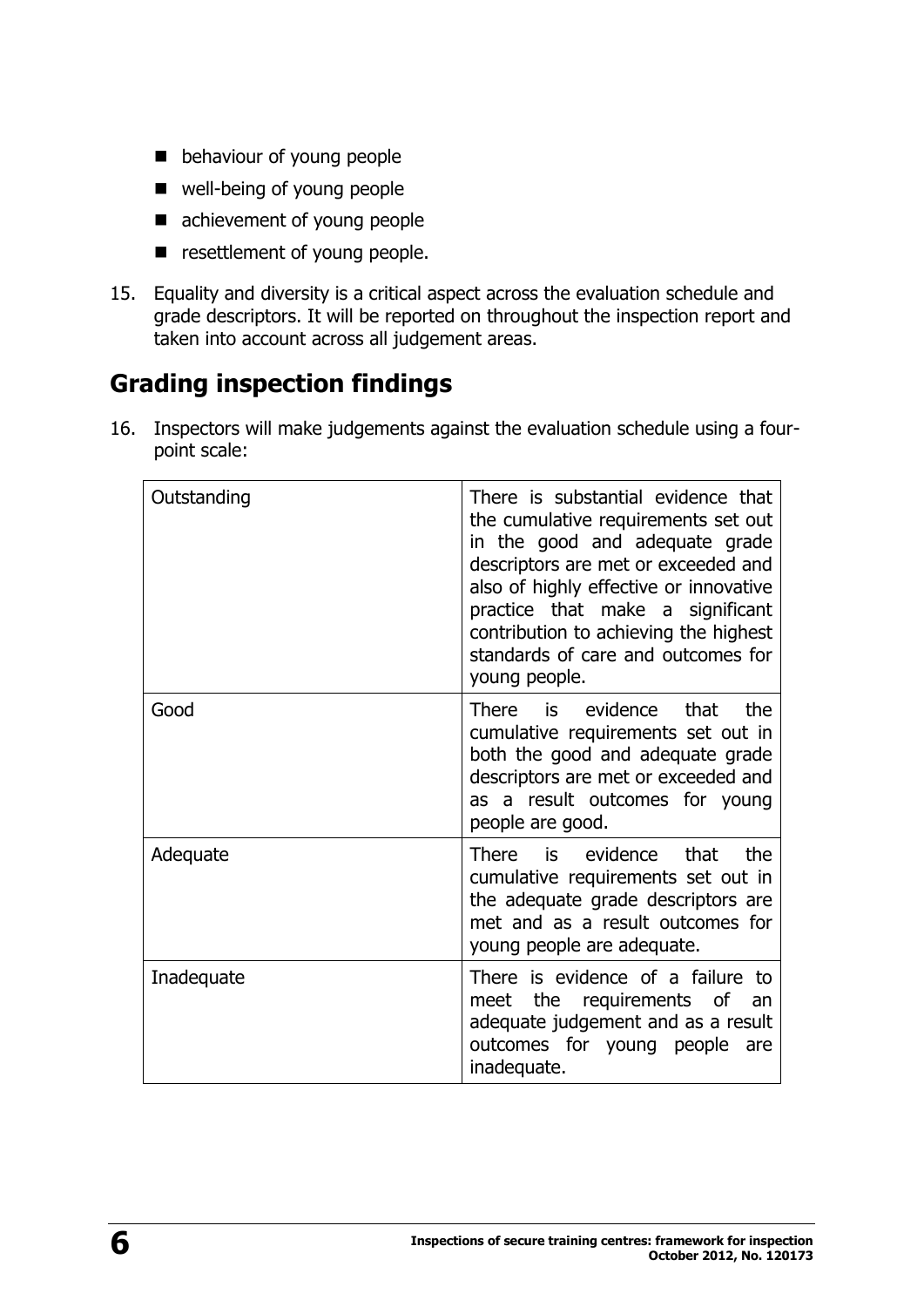# <span id="page-6-0"></span>**On site**

#### **Day one**

- 17. On day one, the lead inspector and HMIP researchers will arrive at the secure training centre. Immediately prior to arrival, the lead inspector will telephone the director or most senior manager available at the site to notify the centre of their imminent arrival. On arrival, the lead inspector will outline the timescale of the inspection and set the expectations required of the service by the inspection team. The lead inspector will explain that the inspection will be carried out in a way that will seek to minimise disruption to the service.
- 18. The lead inspector will request the information outlined in Annex A of Conducting inspections of secure training centres and begin the inspection. Any additional information provided for the inspection, in addition to that set out in Annex A, will be at the secure training centre's discretion, with a clear indication of its relevance to the inspection. Inspectors will not generally require the centre to produce additional information specifically for the inspection. They will normally rely on the information that is used routinely to inform managers about the activity and effectiveness of the work of the centre. However, on occasions inspectors will require additional data in support of judgements. Such requests will always be made by the lead inspector.

#### **Planning meeting with the director of the secure training centre**

- 19. At the earliest possible opportunity, the lead inspector will meet with the director of the secure training centre or their representative to plan the remainder of the inspection. The purpose of the meeting is to:
	- **P** provide further information about the scope of the inspection
	- $\blacksquare$  agree practical arrangements such as conducting the young people survey, shadowing centre staff, observing multi-agency meetings and the arrangements to scrutinise case records – and provide other clarification as necessary
	- **P** provide an opportunity for inspectors to discuss any issues or concerns that have arisen from the pre-inspection reading
	- discuss how young people, including those discharged from the centre since the last inspection, and where appropriate and possible their families, can be directly involved in the inspection.
- 20. The inspection team will maintain regular contact with each other to share and review evidence and to secure judgements.
- 21. Daily discussions between the lead inspector and the director, or their representative, form an essential part of the inspection. These 'keeping in touch' meetings provide the opportunity to discuss the progress of the inspection and to share and seek responses to emerging findings.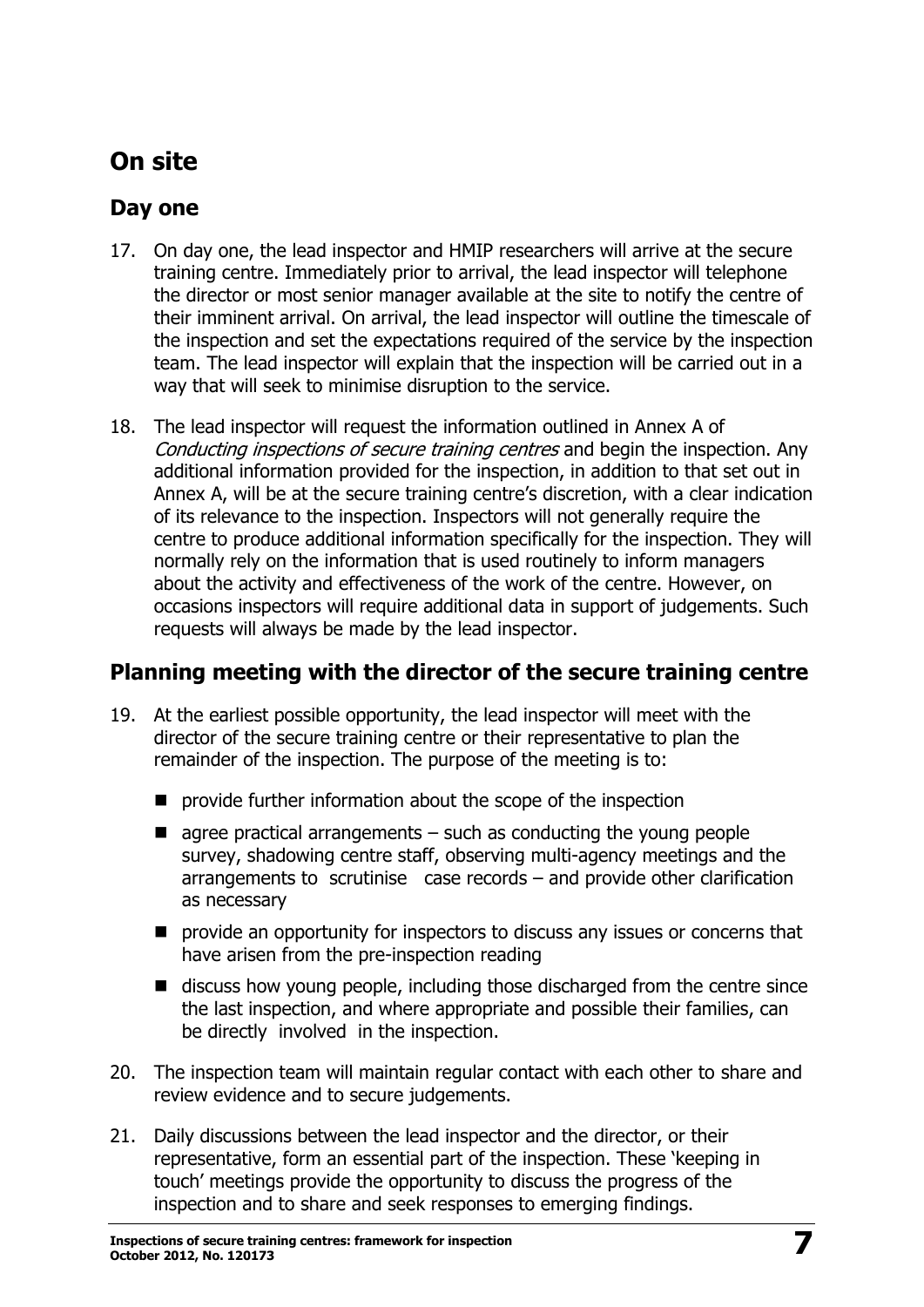22. The team will hold a final meeting on the penultimate day of fieldwork (normally the Thursday of the full fieldwork week) to secure their judgements and agree gradings. The judgements and gradings will be subject to scrutiny and challenge by the quality assurance managers (see paragraphs 39–43 below).

#### **Inspection activity**

- 23. Inspections will focus on the experience of young people in the secure training centre by:
	- surveying, listening and talking to young people
	- observing staff interactions with young people
	- observation of key activities such as handovers of information between staff
	- $\blacksquare$  gathering views from partners and stakeholders such as parents, the local authority designated officer, social workers, youth offending team workers and teachers
	- case file reading
	- **E** examination of records
	- $\blacksquare$  interviews with managers, staff and volunteers.

#### **Documentation for the inspection**

- 24. Inspectors will have access to information already held by Ofsted before the inspection, such as:
	- $\blacksquare$  the outcome of the survey of young people
	- findings from other relevant Ofsted inspections
	- relevant data provided by the secure training centre to the Youth Justice Board.
- 25. On day one of the inspection, the lead inspector will also invite the director to supply the information set out in Annex A of Conducting inspections of secure training centres and the most recent locally collected data that is considered relevant to inform the inspection. This should include any self-evaluation material that is available or any performance reports that have been collated for their own organisation, the local safeguarding children board or the Youth Justice Board. The secure training centre director, managers and staff will be expected to explain what they believe to be the relevance of any other material provided.
- 26. During the inspection, inspectors will need access to the performance information that managers routinely use, for example in relation to: the effectiveness of professional practice, the impact of work with young people, and any feedback provided by young people, families and youth offending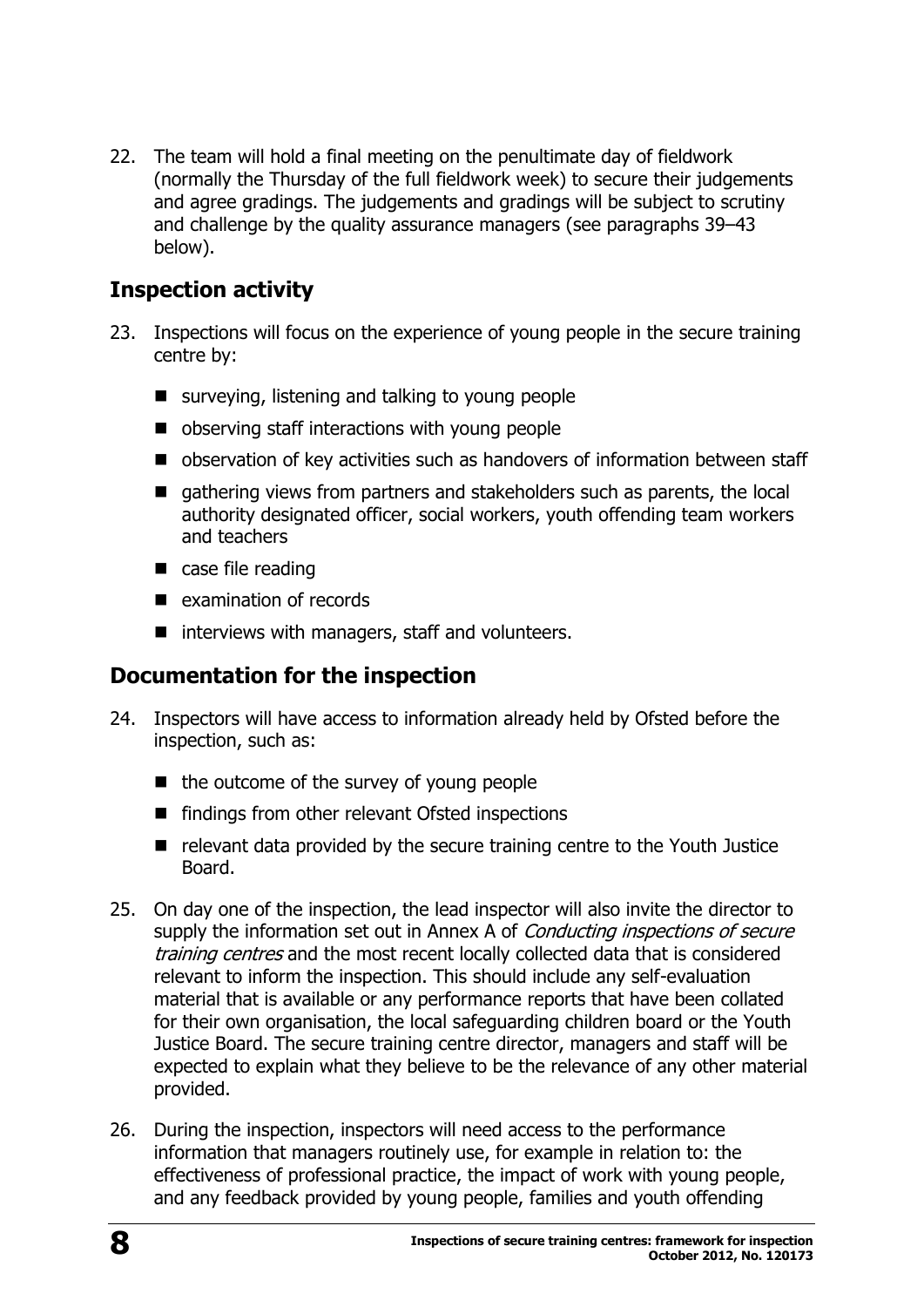teams about the quality of the service and the difference it has made to young people.

#### **Consultation with young people, parents, youth offending teams and social workers**

- 27. The views of young people, including those who have left the centre in the period since the last inspection, are central to the inspection and an important source of powerful evidence. Conducting inspections of secure training centres sets out how these views will be gathered. During the inspection, the inspection team will use available opportunities to spend time meeting with young people in their residential units, in education/school and during activities.The findings of the inspection survey carried out on the first two days by the research team will be discussed by inspectors when they meet young people to follow up any issues the survey may have identified. A summary of the survey themes or responses will be published as an annex to the inspection report. We will not report on individual responses when there are less than 10. In this case, we will report more generally upon any themes that emerge to avoid the risk of young people being identified.
- 28. Once the inspection has commenced, the secure training centres will notify all young people and other relevant stakeholders of the inspection, and include details of how they may inform the inspectors of their views. The director will be expected to display posters announcing the inspection prominently in all areas of the centre that are visited or occupied by young people.
- 29. Where possible, inspectors will seek the views of parents, youth offending teams and social workers who may be visiting and accessible on site during the inspection.
- 30. Inspectors will take account of views expressed to them by young people, staff and other stakeholders in forming their judgement about the performance of the secure training centre or identifying areas for further attention during the inspection.

### <span id="page-8-0"></span>**Reporting findings**

31. A single report will follow each inspection. The report will set out the inspection findings using text and grades, organised under the headings below.

#### **Report contents**

| <b>Overall effectiveness</b> | Grade    |
|------------------------------|----------|
| Areas for improvement        | No grade |
| About this inspection        | No grade |
| The safety of young people   | Grade    |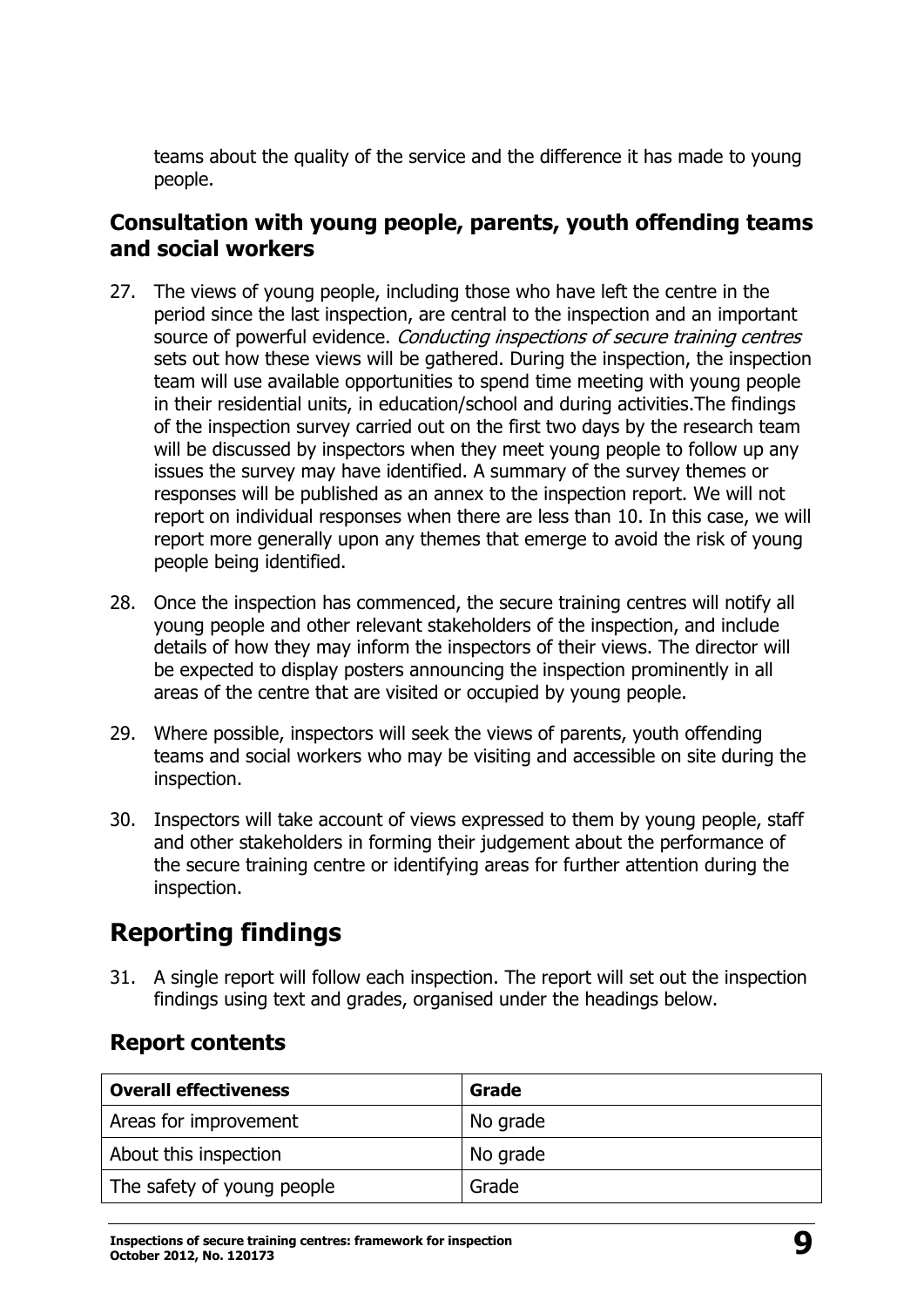| The behaviour of young people    | Grade                                                                                                                  |
|----------------------------------|------------------------------------------------------------------------------------------------------------------------|
| The well-being of young people   | Grade                                                                                                                  |
| The achievement of young people  | Grade                                                                                                                  |
| The resettlement of young people | Grade                                                                                                                  |
| Service information              | Brief contextual information about the<br>secure training centre, to include<br>population statistics and a facts page |

- 32. The draft report will normally be sent within 25 working days of the end of the inspection to the director of the secure training centre for a factual accuracy check and to the Youth Justice Board.
- 33. The director of the secure training centre or their representatives will return the draft report with any comments on factual accuracy within five days (30 working days after the end of the inspection).
- 34. Following this, the final report setting out the inspection findings will be sent to the director of the secure training centre and the Youth Justice Board within 39 working days of the end of the inspection.
- 35. The final report will be published simultaneously on the Ofsted, HMIP and CQC websites within 40 days of the end of the inspection.

#### **Communication and feedback**

- 36. Inspectors will provide regular opportunities for dialogue and feedback during the inspection. Should any child protection concerns arise during the inspection, inspectors will immediately inform the director of the secure training centre so that enquiries can be made and action taken. The notification to the director will be confirmed in writing at the earliest opportunity. A written response from the director detailing what action has been taken will be required.
- 37. At the conclusion of inspection fieldwork, oral feedback detailing headline findings, judgements and preliminary grades will be given to the director and invited senior managers. In the absence of the director of the secure training centre, feedback will be provided to the most senior manager who is available. It is expected that any areas for immediate action will be fully explained.

# <span id="page-9-0"></span>**Confidentiality**

38. Ofsted will take all appropriate steps to ensure that information provided to inspectors is treated sensitively in ways compliant with the Data Protection Act 1998. Wherever possible, information will remain confidential to the inspection team. However, where Ofsted considers that any information provided by young people indicates the likelihood of harm, the necessary information will be passed to the secure training centre and local authority's child protection staff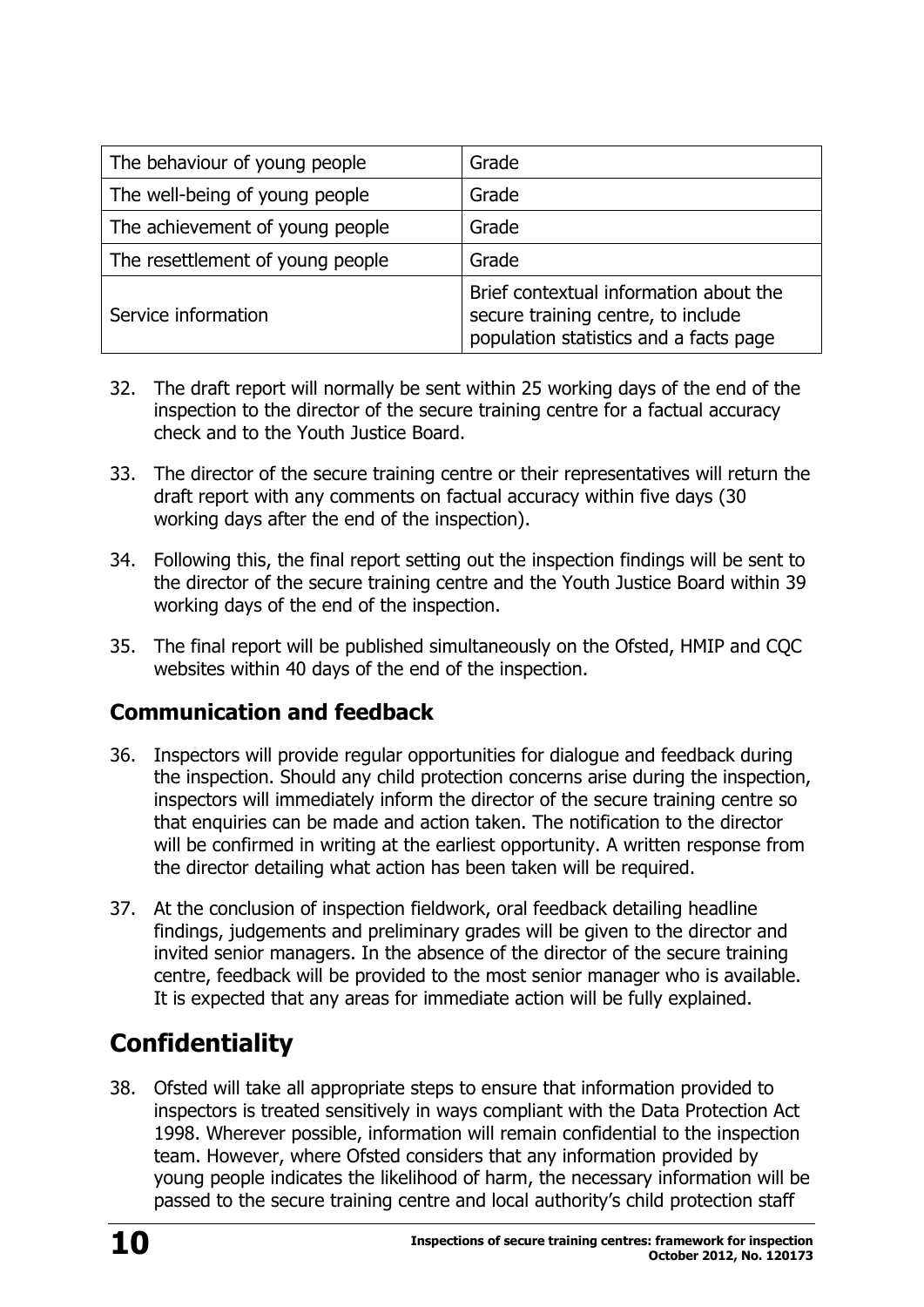for immediate consideration and action. Evidence gathered during inspections may also be subject to disclosure under the Freedom of Information Act 2000, although the identity of named individuals will not normally be disclosed.

### <span id="page-10-0"></span>**Quality assurance**

- 39. Quality assurance is the action taken to ensure that an inspection is performed to the required standard that is expected by users, commissioners, providers and the inspectorates. As part of this, suitably qualified and experienced inspectors from each of the partner inspectorates will be appointed as quality assurance managers to undertake this aspect of work.
- 40. The lead inspector has overall responsibility for ensuring that all the evidence gathered is robust, reliable and secure and each of his/her team of inspectors are professionally accountable for assuring the quality of their work. Therefore, all judgements reached by the inspection team will be fully supported by the available evidence.
- 41. Each inspection will normally be visited by the quality assurance managers during the course of inspection fieldwork. They will speak to the lead inspector, inspection team members, managers and other staff, and, where possible, users and other stakeholders. They will also attend any inspection team meetings taking place during their visit. They will always seek views from the director and his/her staff about the conduct of the inspection, and sample the quality of evidence, the way it is gathered and the use to which it is put.
- 42. Ofsted, on behalf of partner inspectorates, will ask the secure training centre to complete a short evaluation form following each inspection, which will be used to help deliver the inspectorate's commitment to continual improvement.
- 43. All inspection reports will be subject to quality assurance processes, which will include the partner inspectorates coming to a shared view about its style, content and integrity before it is cleared for factual accuracy checking at draft stage or for subsequent publication. In the event of partner inspectorates being unable to agree its content, managers from each of the partners will be required to review the report and its evidence and secure an agreed version. This process is not normally expected to delay publication of the report as the partner inspectorates are committed to ensuring that secure training centres are provided with timely reports.

# <span id="page-10-1"></span>**Conduct during the inspection**

- 44. Inspectors must uphold the highest professional standards in their work, and ensure that everyone they encounter during inspections is treated fairly and with respect. The code of conduct requires inspectors to:
	- evaluate objectively, be impartial and inspect without fear or favour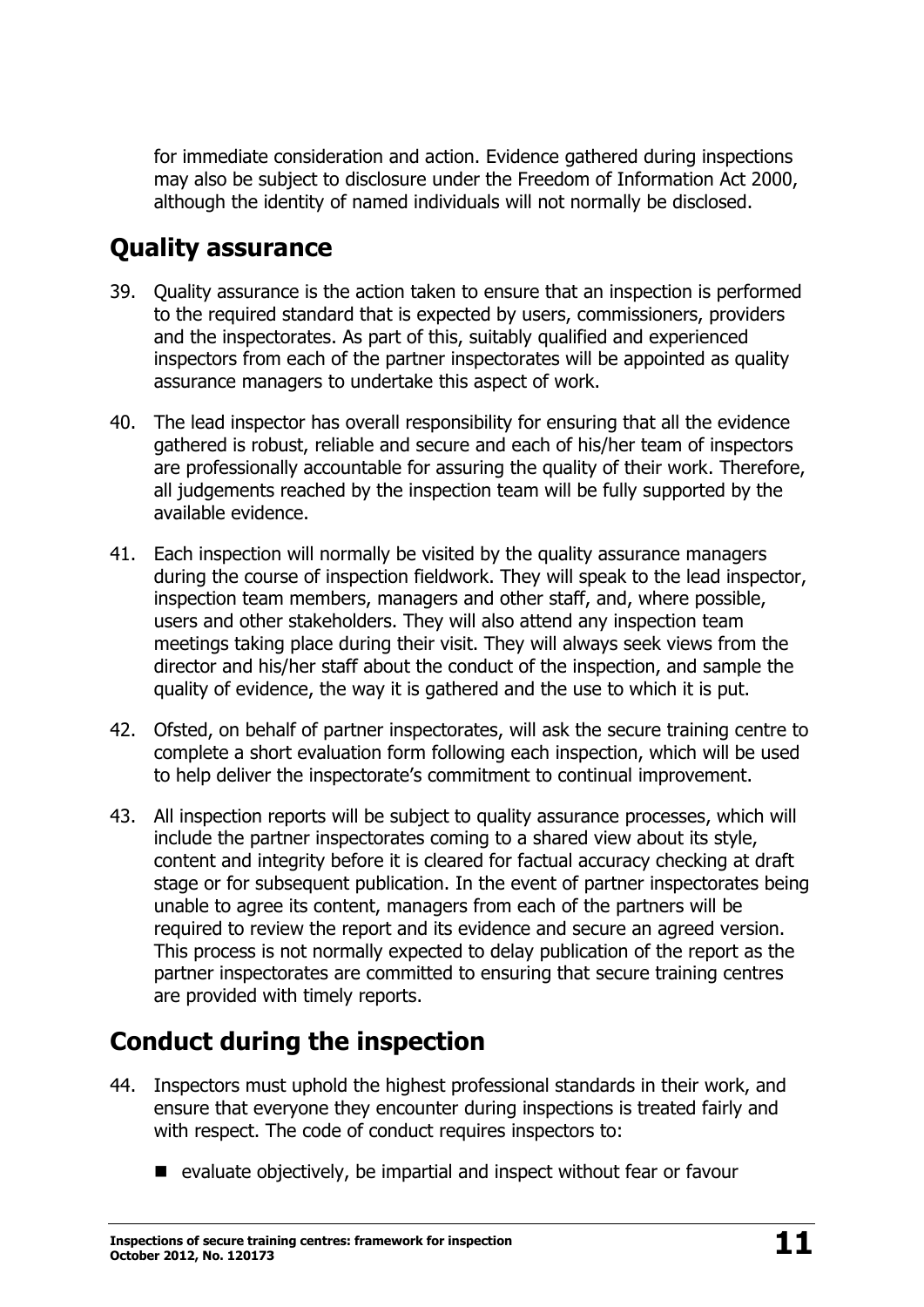- **E** evaluate provision in line with the inspection frameworks specifically developed by the inspectorates
- **E** base all evaluations on clear and robust evidence
- have no connection with the provider that could undermine their objectivity
- **P** report honestly and clearly, ensuring that judgements are fair and reliable
- $\blacksquare$  carry out their work with integrity, treating all those they meet with courtesy, respect and sensitivity
- $\blacksquare$  endeavour to minimise the stress on those involved in the inspection
- act in the best interests and well-being of service users
- $\blacksquare$  maintain purposeful and productive dialogue with those being inspected, and communicate judgements clearly and frankly
- **E** respect the confidentiality of information, particularly about individuals and their work
- $\blacksquare$  respond appropriately to reasonable requests
- take prompt and appropriate action on any safeguarding or health and safety issues.

### <span id="page-11-0"></span>**Expectations of secure training centres**

- 45. So that inspection and regulation are productive and beneficial, it is important that inspectors and secure training centre staff and managers establish and maintain a professional working environment based on courtesy and professional behaviour. Inspectors are expected to uphold the code of conduct, but the inspectorates also expect secure training centre staff and managers to:
	- be courteous and professional
	- **E** apply their own codes of conduct in their dealings with inspectors
	- $\blacksquare$  enable inspectors to conduct their visit in an open and honest way
	- $\blacksquare$  enable inspectors to evaluate the provision objectively against the standards/framework
	- **P** provide evidence that will enable the inspector to report honestly, fairly and reliably about their provision
	- work with inspectors to minimise disruption, stress and bureaucracy
	- $\blacksquare$  ensure the health and safety of inspectors while on their premises
	- maintain a purposeful dialogue with the inspector or the inspection team
	- draw any concerns about the inspection to the attention of inspectors promptly and in a suitable manner
	- **E** respect that inspectors will need to observe practice and talk to staff and young people without the presence of a manager.